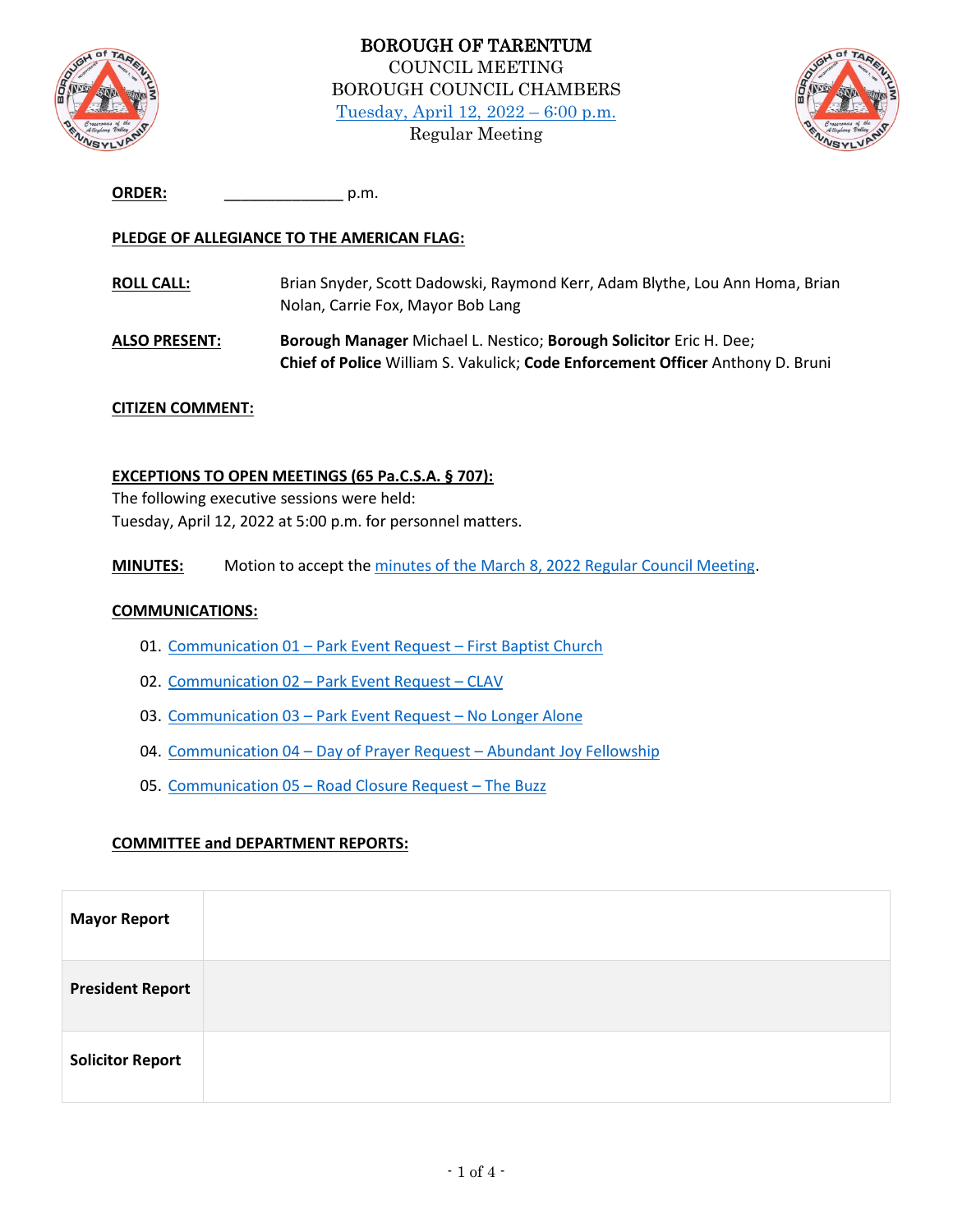

# BOROUGH OF TARENTUM COUNCIL MEETING BOROUGH COUNCIL CHAMBERS [Tuesday, April 12, 2022](http://tarentumboro.com/resources/meetings/2022-04-12-regular-council-meeting) – 6:00 p.m. Regular Meeting



| <b>Police Chief</b><br>Report |                                                                                                                                                                                                                                                                                                                                                                                                                                                                           |                        |                                                               |              |           |  |  |
|-------------------------------|---------------------------------------------------------------------------------------------------------------------------------------------------------------------------------------------------------------------------------------------------------------------------------------------------------------------------------------------------------------------------------------------------------------------------------------------------------------------------|------------------------|---------------------------------------------------------------|--------------|-----------|--|--|
| <b>Code Officer</b><br>Report |                                                                                                                                                                                                                                                                                                                                                                                                                                                                           | 2022.03 Monthly Report |                                                               |              |           |  |  |
|                               | 2022.04 - Engineer Report                                                                                                                                                                                                                                                                                                                                                                                                                                                 |                        |                                                               |              |           |  |  |
| <b>Engineer Report</b>        | MS4 reminder: Please be mindful of excessive salt on sidewalks which may run into our<br>stormwater system.                                                                                                                                                                                                                                                                                                                                                               |                        |                                                               |              |           |  |  |
| <b>Manager Report</b>         | <b>Upcoming Events:</b><br>April 26, 2022 - 6:00 PM - Recreation Board Meeting<br>May 10, 2022 - 6:00 PM - Borough Council Regular Meeting<br><b>Reports and Updates:</b><br>2022.03 - Legislative Locator<br>2022.03 - League Link<br>2022.03 - PELRAS Update<br>2022.03 - Allegheny County Council Connection Newsletter<br><b>Sheriff Sale Listings (March 2022):</b><br>2022.03 Bid List<br>2022.03 Postpone List<br>2022.03 Postpone Results<br>2022.03 Sale Results |                        |                                                               |              |           |  |  |
|                               | Property:                                                                                                                                                                                                                                                                                                                                                                                                                                                                 | <b>Auction #:</b>      | List:                                                         | Docket #:    | Date:     |  |  |
|                               | 622 Roup Street                                                                                                                                                                                                                                                                                                                                                                                                                                                           | 020JUL21               | <b>PLTF Overbid</b>                                           | MG-20-000256 | 1/3/2022  |  |  |
|                               | 349 W 7th Avenue                                                                                                                                                                                                                                                                                                                                                                                                                                                          | 082JUL19               | Postponed                                                     | GD-17-016997 | 5/2/2022  |  |  |
|                               | 319 W 9th Avenue                                                                                                                                                                                                                                                                                                                                                                                                                                                          | 006JUN20               | Postponed                                                     | MG-19-000810 | 3/7/2022  |  |  |
|                               | 621 E 8th Avenue                                                                                                                                                                                                                                                                                                                                                                                                                                                          | 015FEB21               | Postponed                                                     | GD-20-007634 | 11/1/2021 |  |  |
|                               | 305 W 9th Avenue                                                                                                                                                                                                                                                                                                                                                                                                                                                          | 025OCT21               | Postponed                                                     | MG-19-001081 | 11/1/2021 |  |  |
|                               | 609 E 9th Avenue                                                                                                                                                                                                                                                                                                                                                                                                                                                          | 021DEC21               | Postponed                                                     | MG-20-000126 | 3/7/2022  |  |  |
|                               | <b>New Business:</b><br>❖                                                                                                                                                                                                                                                                                                                                                                                                                                                 |                        | Motion to pay the Borough bills for the month of April, 2022. |              |           |  |  |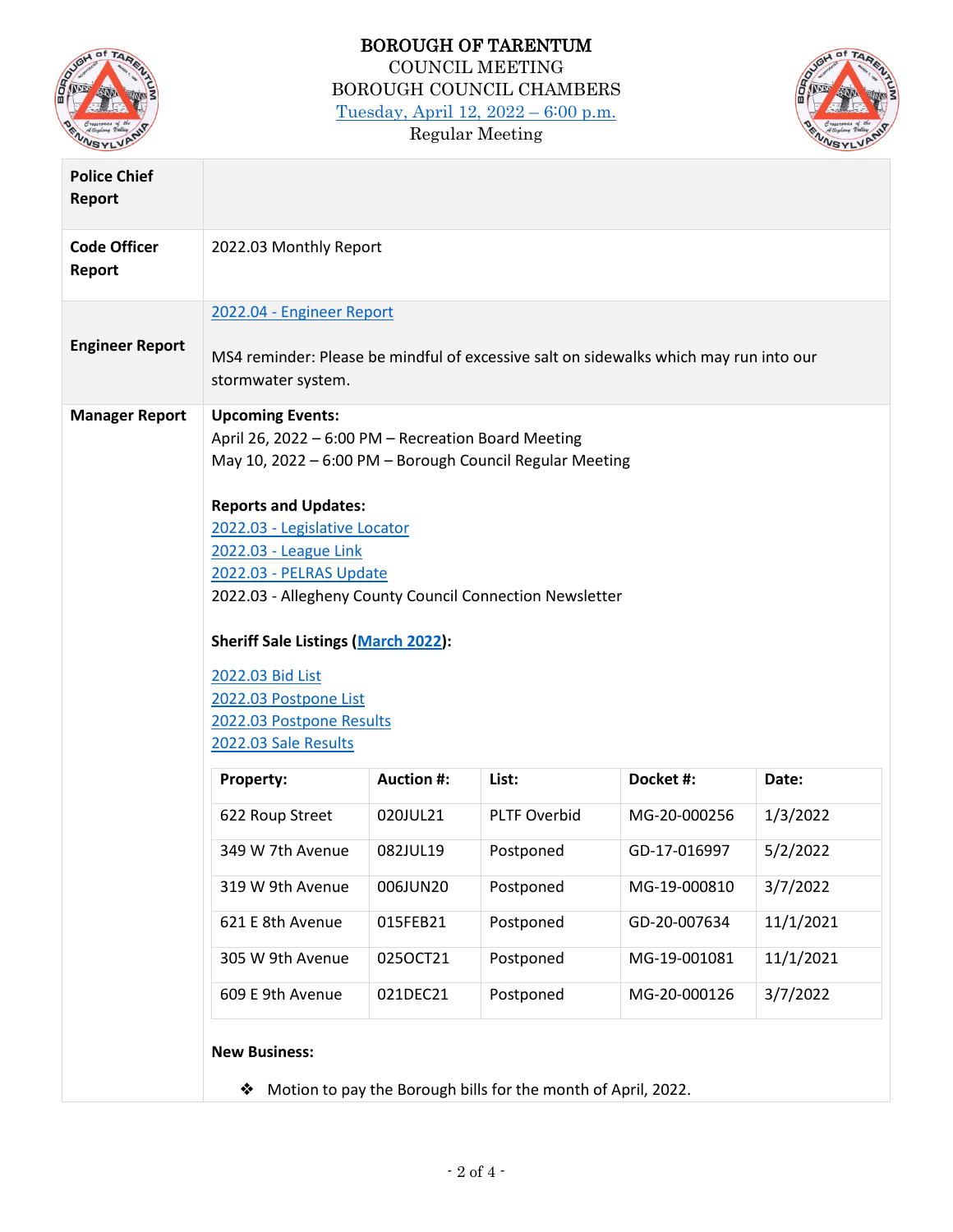



- ❖ Motion to request from First Baptist Church to hold a worship event at the Magnetta Amphitheatre on September 25, 2022 from 9:00 a.m. to 4:00 p.m. ❖ Motion to approve the request from the Community Library of Allegheny Valley to
	- conduct a Summer Story Time Splash children's event at the park pavilion area adjacent to the spray park for seven (7) weeks beginning at noon on Tuesdays from June 14 to July 26, 2022.
	- ❖ Motion to approve the request of No Longer Alone Group of N.A. to hold a 33rd Anniversary event at the Magnetta Amphitheatre pavilion on Saturday, May 7, 2022 from 9:30 a.m. to 2:00 p.m.
	- ❖ Motion to approve the request from Abundant Joy Fellowship to hold a National Day of Prayer event at the Magnetta Amphitheatre pavilion on Thursday, May 5, 2022 from 6:30 p.m. to 8:30 p.m.
	- ❖ Motion to approve the request of The Buzz to close Dickey Alley between East 6th Avenue and East 7th Avenue on Thursday, May 19, 2022 from 5:00 p.m. to 9:00 p.m. to hold a One Year Anniversary celebration event.
	- ❖ Motion to advertise openings for a Public Works Laborer, Water Distribution employee and two (2) Summer Work laborers.

| <b>AVNCOG</b>                                   |                                                                                                                                                                                        | Chair: Ms. Fox                              |
|-------------------------------------------------|----------------------------------------------------------------------------------------------------------------------------------------------------------------------------------------|---------------------------------------------|
| <b>Business</b><br><b>Advisory</b><br>Committee |                                                                                                                                                                                        | <b>Chair: Mr. Kerr</b><br>Member: Ms. Fox   |
| Finance &<br>Admin.                             | 2022.03 Budget Report<br>2022.03 Check Register<br>2022.02 Real Estate Transfer Tax Report<br>Motion to approve Chapter 3 of the Tarentum Borough Policy and<br>❖<br>Procedure Manual. | Chair: Mr. Blythe<br>Member: Ms. Homa       |
| Parks/<br>Recreation/<br>Library                | 2022.02 Community Library of Allegheny Valley Monthly Report                                                                                                                           | <b>Chair: Ms. Fox</b><br>Member: Mr. Snyder |